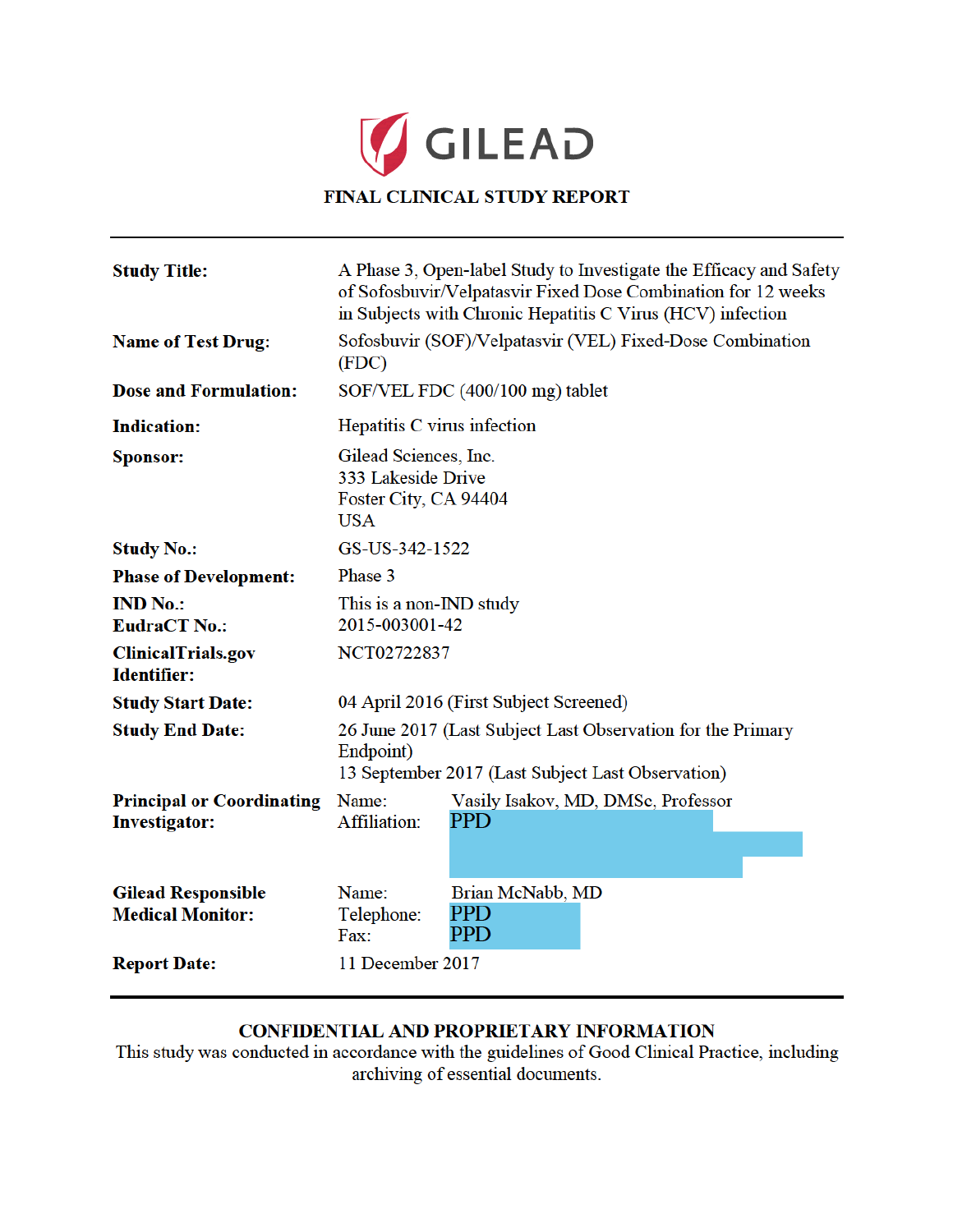## **STUDY SYNOPSIS**

### **Study GS-US-342-1522**

### **Gilead Sciences, Inc. 333 Lakeside Drive Foster City, CA 94404 USA**

**Title of Study:** A Phase 3, Open-label Study to Investigate the Efficacy and Safety of Sofosbuvir/Velpatasvir Fixed Dose Combination for 12 weeks in Subjects with Chronic Hepatitis C Virus (HCV) infection

**Investigators:** This was a multicenter study.

**Study Centers:** Subjects were enrolled across 15 study sites in the Russian Federation and Sweden.

**Publications:** Weiland O, Zhdanov K, Chulanov VP, McNabb BL, Lu S, Svarovskaia EU, et al. Safety and Efficacy of Sofosbuvir/Velpatasvir in a Genotype 1-3 HCV Infected Russian and Swedish Population: Results from a Phase 3, Prospective Trial [Abstract 1186]. Hepatology 2017;66 (1):639A.

## **Study Period:**

04 April 2016 (First Subject Screened) 26 June 2017 (Last Subject Last Observation for the Primary Endpoint) 13 September 2017 (Last Subject Last Observation)

**Phase of Development:** Phase 3

#### **Objectives:**

The primary objectives of this study were as follows:

- To evaluate the efficacy of treatment with sofosbuvir (SOF; GS-7977)/velpatasvir (VEL; GS-5816) fixed-dose combination (FDC) for 12 weeks in subjects with chronic HCV infection as measured by the proportion of subjects with sustained virologic response 12 weeks after cessation of treatment (SVR12)
- To evaluate the safety and tolerability of treatment with SOF/VEL for 12 weeks

The secondary objectives of this study were as follows:

- To determine the proportion of subjects who attain SVR at 4 and 24 weeks after cessation of treatment (SVR4 and SVR24)
- To evaluate the kinetics of circulating HCV RNA during treatment and after cessation of treatment
- To evaluate the emergence of viral resistance to SOF and VEL during treatment and after cessation of treatment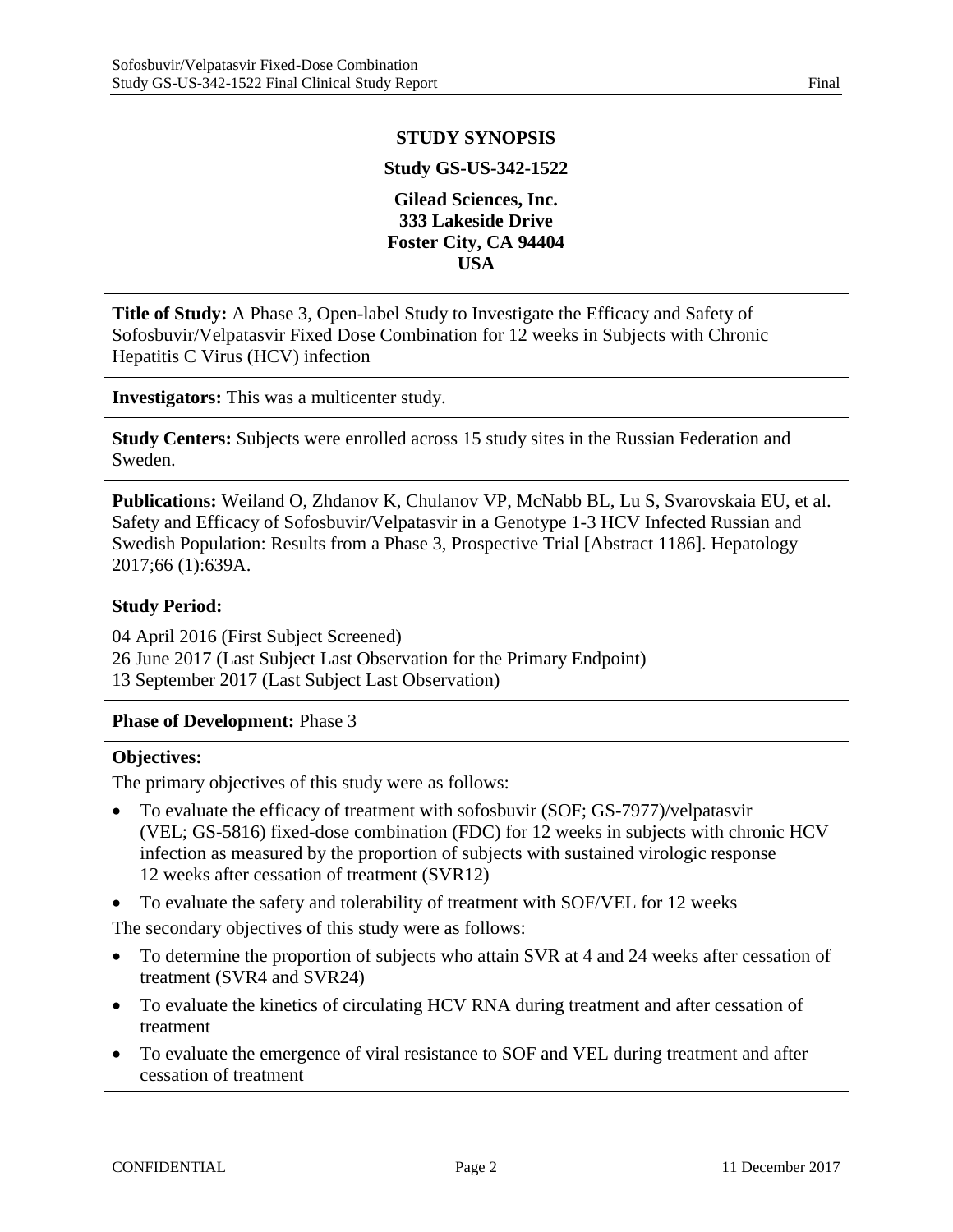The exploratory objectives of this study were as follows:

- To identify or validate genetic markers that may be predictive of the natural history of disease, response to therapy, and/or tolerability of medical therapies through genetic discovery research (eg, pharmacogenomics) in subjects who provide their separate and specific consent
- To assess the effect of treatment on health-related quality of life (QOL)

**Methodology:** This Phase 3, open-label, multicenter study is evaluating the antiviral efficacy, safety, and tolerability of SOF/VEL for 12 weeks in subjects with chronic HCV infection.

Approximately 120 subjects were to be enrolled to receive SOF/VEL FDC (400/100 mg) once daily with or without food for 12 weeks. Up to 20% of subjects enrolled in the study were to have cirrhosis at baseline and up to approximately 20% were to have been treatment experienced.

All subjects were to complete the screening, Day 1, on-treatment visits at the end of Weeks 1, 2, 4, 8, and 12, and posttreatment visits at Weeks 4, 12, and 24 following the last dose of study drug. Subjects who achieved SVR4 were to complete the posttreatment Week 12 and Week 24 visits unless confirmed viral relapse occurred.

### **Number of Subjects (Planned and Analyzed):**

Planned: 120

Analyzed: 119

Full Analysis Set (FAS): 119

Safety Analysis Set: 119

**Diagnosis and Main Criteria for Inclusion:** Eligible subjects were males and nonpregnant, nonlactating females 18 years of age, with chronic HCV infection, with or without cirrhosis.

**Duration of Treatment:** Treatment duration was 12 weeks.

#### **Test Product, Dose, Mode of Administration, and Lot No.:**

**SOF/VEL**  $(1 \times 400/100 \text{ mg }$  tablet) was administered by mouth once daily with or without food for 12 weeks

The lot numbers of SOF/VEL administered in this study were DU1405B1 and DU1501B1.

#### **Reference Therapy, Dose, Mode of Administration, and Lot No.:** None.

#### **Criteria for Evaluation:**

**Efficacy:** Blood samples to determine HCV RNA levels were collected from subjects at screening, baseline/Day 1 (predose), Weeks 1, 2, 4, 8, and 12 during treatment (or upon early termination) and posttreatment Weeks 4, 12, and 24 (if applicable). The  $COBAS^{\circledcirc}$ AmpliPrep/COBAS<sup>®</sup> TaqMan<sup>®</sup> HCV Quantitative Test, v2.0 was used to quantify HCV RNA in this study. The lower limit of quantitation (LLOQ) of this assay is 15 IU/mL.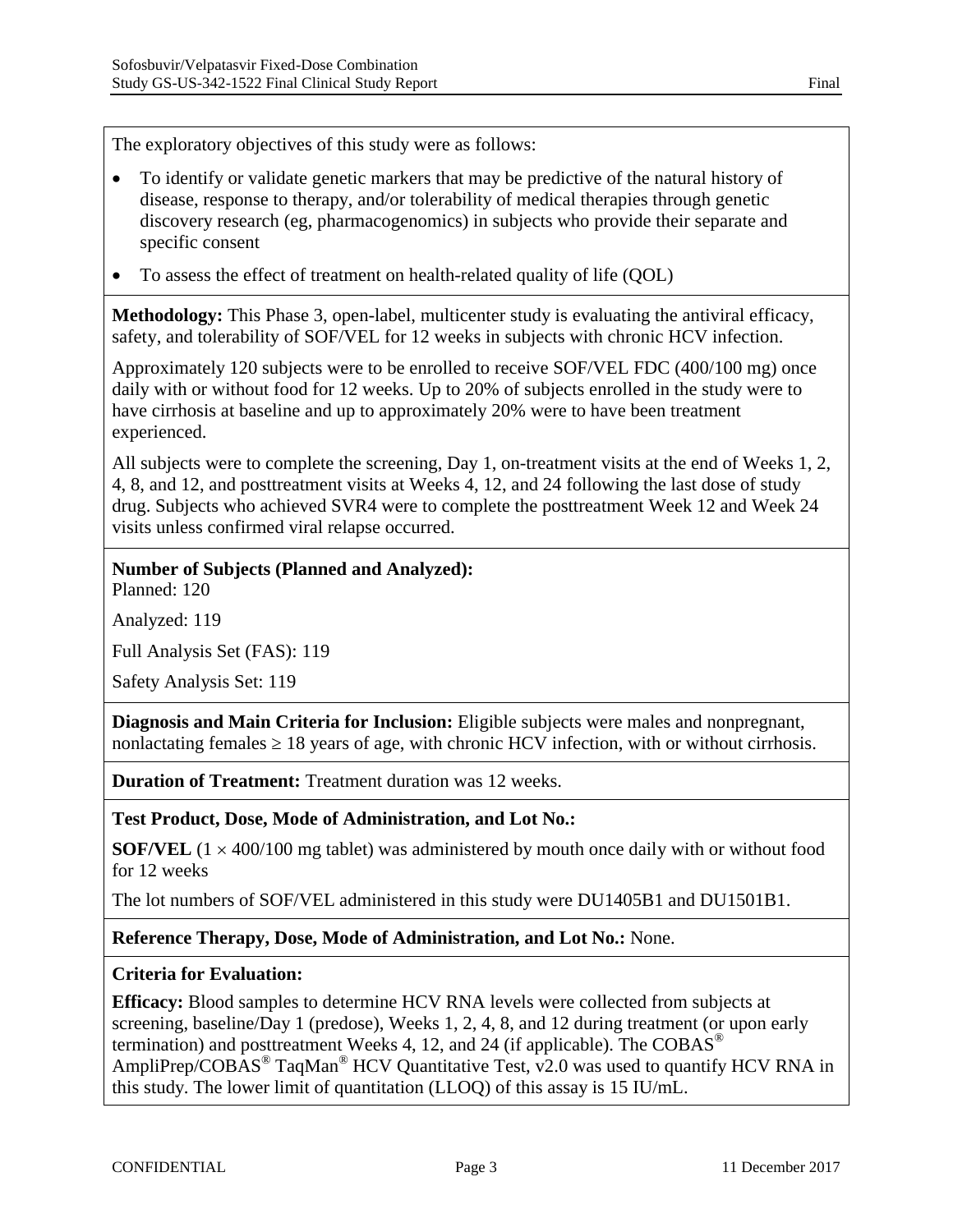**Virology:** Baseline deep sequencing analysis of HCV nonstructural protein (NS)5A, and NS5B coding regions was performed for all subjects. For all subjects with virologic failure, deep sequencing was performed at the first time point after virologic failure if the plasma sample was available and HCV RNA was > 1000 IU/mL. All data are reported at a 15% assay cutoff.

**Pharmacokinetics:** No pharmacokinetic (PK) assessments were performed for this report.

**Safety:** Safety assessments included monitoring of adverse events (AEs) and concomitant medications, clinical laboratory analyses, vital signs measurements, electrocardiograms (ECGs), and physical examinations.

**Quality of Life:** Health-related QOL was assessed with the Short Form-36 (Health Survey) (SF-36) questionnaire.

## **Statistical Methods:**

**Efficacy:** The primary efficacy endpoint was the proportion of subjects with HCV RNA < LLOQ 12 weeks after discontinuation of all study drugs (SVR12) in the FAS. The SVR12 rate in each HCV genotype was calculated along with 2-sided 95% exact confidence interval (CI) based on Clopper-Pearson method. The point estimates and 95% exact CIs of the SVR12 rates were displayed by genotype for key demographic and baseline characteristic subgroups. A Forest plot graphically presented estimates and 95% CIs in SVR12 rates for each of the subgroups.

Secondary efficacy endpoints included the proportion of subjects with SVR4 and SVR24, HCV RNA < LLOQ while on treatment by study visit, HCV RNA absolute values and changes from baseline through the end of treatment (EOT), virologic failure, and characterization of HCV drug resistance substitutions at baseline and during and after treatment with SOF/VEL.

All continuous endpoints were summarized using descriptive statistics (sample size [n], mean, standard deviation [SD], median, first quartile [Q1], third quartile [Q3], minimum, and maximum). All categorical endpoints were summarized by number and percentage of subjects who met the endpoint definition.

**Pharmacokinetics:** No PK assessments were performed for this report.

**Safety:** All enrolled subjects who received at least 1 dose of study drug were included in the Safety Analysis Set. Safety assessments included monitoring of AEs and concomitant medications, clinical laboratory analyses, vital signs, and physical examinations. Safety data were analyzed and included all data collected on and after the date of the first dose of study drug up to the date of the last dose of study drug plus 30 days. Adverse events were coded using the Medical Dictionary for Regulatory Activities (MedDRA), Version 20.0.

**Other:** The health-related QOL questionnaire, SF-36, was completed at baseline/Day 1, Week 4, Week 12, EOT, posttreatment Week 4, and posttreatment Week 12 and changes from baseline, change from EOT to posttreatment were presented for each of the 8 domains of the SF-36 (physical functioning, role-physical, bodily pain, general health, vitality, social functioning, role-emotional, and mental health), and for the physical component score and mental component summary. A Wilcoxon signed rank test was used to explore changes in status from baseline to each of the time points, and from EOT to posttreatment time points. Plots of mean  $\pm$  SD of change from baseline in SF-36 summary scores were presented.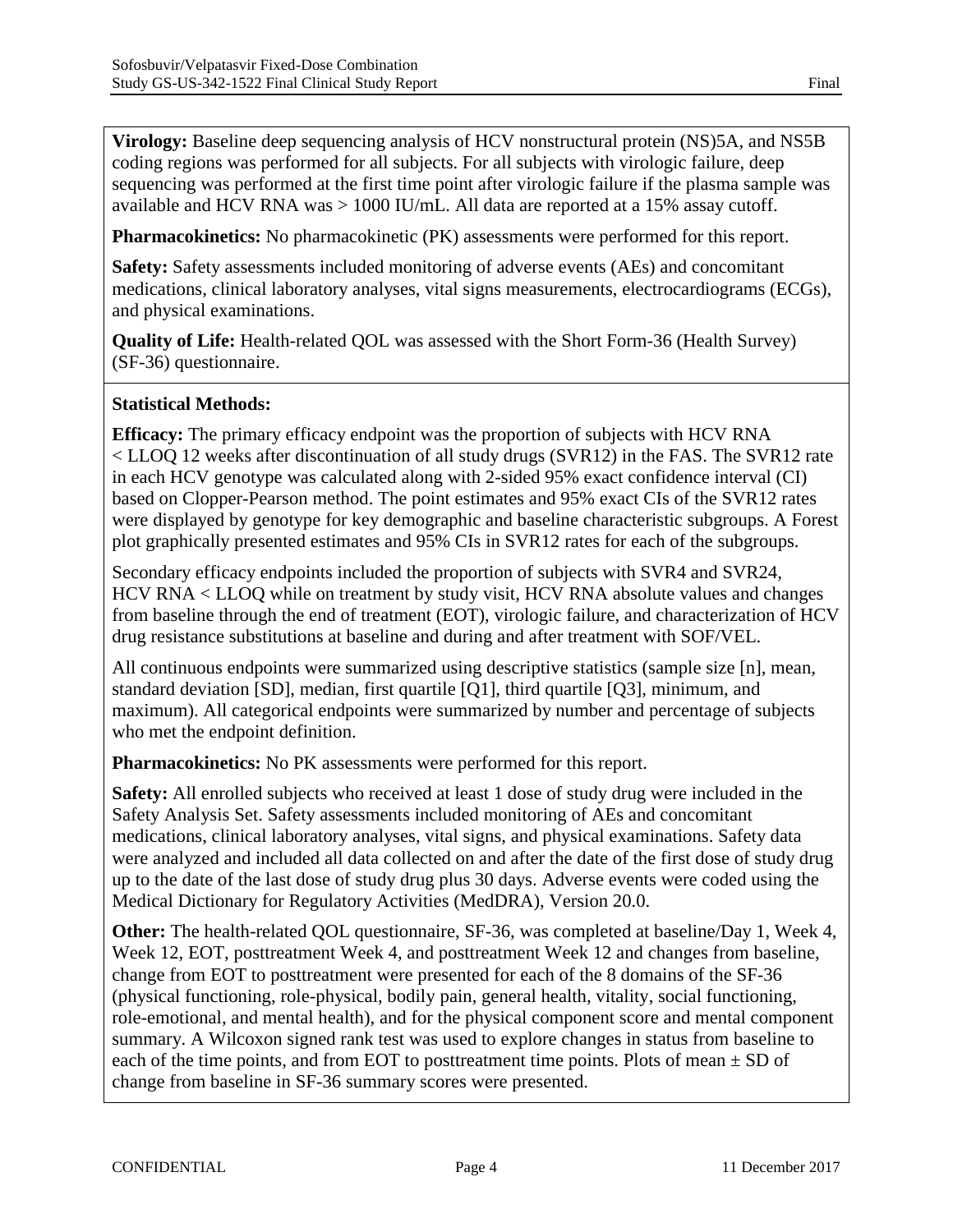## **SUMMARY OF RESULTS:**

**Subject Disposition and Demographics:** Of the 119 enrolled subjects, 119 received at least 1 dose of study drug and were included in the Safety Analysis Set and FAS. The 119 subjects were enrolled across 15 sites: 13 sites in Russia (103 subjects) and 2 sites in Sweden (16 subjects). All subjects (100.0%) completed study treatment and had HCV RNA results at posttreatment Weeks 4 and 12. There were 8 subjects (6.7%) who discontinued from the study after completing the posttreatment Week 12 assessment: 7 subjects (5.9%) were lost to follow up and 1 subject (0.8%) discontinued due to lack of efficacy.

Overall, the numbers of male (50.4%) and female (49.6%) subjects in the study were approximately even. All subjects were non-Hispanic/Latino and the majority of subjects were white (98.3%), with a mean age of 44 years (range: 18-71 years). The mean (range) baseline body mass index (BMI) was 25.9 (17.5–35.5) kg/m<sup>2</sup>, and 12.6% of subjects had BMI  $30 \text{ kg/m}^2$ .

The majority of subjects had genotype 1 (65.5%  $[1a = 6.7\%$ ,  $1b = 58.8\%]$ ) or genotype 3  $(28.6\%$  [3a = 27.7%, 3 no confirmed subtype = 0.8%]) HCV infection; 5.9% of subjects had genotype 2 ( $2a/2c = 1.7\%$ ,  $2b = 4.2\%$ ) HCV infection. Most of the subjects (75.6%) had a non-CC IL28B genotype  $(CT = 60.5\%, TT = 15.1\%).$ 

Overall, 29 of 119 subjects (24.4%) were treatment experienced and 22 of 119 subjects (18.5%) had cirrhosis. The mean (SD) baseline HCV RNA value was 6.1 (0.54)  $log_{10}$  IU/mL, and most subjects had HCV RNA  $\,$  800,000 IU/mL (68.1%). The mean (SD) baseline alanine aminotransferase (ALT) value was 72 (61.3) U/L, and 43.7% of subjects had baseline ALT values  $> 1.5 \times$  ULN. The mean (SD) baseline estimated glomerular filtration rate (eGFR) using the Cockcroft-Gault equation was 118.1 (28.77) mL/min.

**Efficacy Results:** The SVR12 rate was 99.2% (95% CI: 95.4% to 100.0%). All of the 119 subjects in the FAS achieved SVR12, except 1 treatment-experienced subject with genotype 3 HCV infection without cirrhosis who experienced virologic relapse after completing treatment. No subjects had on-treatment virologic failure (ie, breakthrough, rebound, or nonresponse). Overall, SVR4 results were the same as the SVR12 and SVR24 results, with the exception of 1 subject with genotype 3 HCV infection who achieved SVR4 but had relapsed by the posttreatment Week 12 visit. All subjects who achieved SVR12 also achieved SVR24. Thus, SVR12 was 100.0% concordant with SVR24.

Host and viral factors that have historically been predictive of or associated with lower sustained virologic response (SVR) rates (eg, older age, prior HCV treatment, high BMI, cirrhosis, high viral load, non-CC IL28B genotypes) did not affect SVR12 rates in this study. The single virologic failure precludes meaningful subgroup analyses.

Potent and rapid suppression of HCV RNA while on treatment was observed in all subjects. HCV RNA levels ( $log_{10}$  IU/mL) declined rapidly with similar decreases in HCV RNA observed in all subjects and across HCV genotypes. After 1 week of treatment, the overall mean (SD) change from baseline in HCV RNA levels was  $-4.17$  (0.502) log<sub>10</sub> IU/mL. The decreases in HCV RNA were maintained from Week 2 through the EOT Week 12, with mean HCV RNA levels ranging from 1.37 to 1.15  $log_{10}$  IU/mL and mean changes from baseline ranging from  $-4.70$  to  $-4.93 \log_{10}$  IU/mL.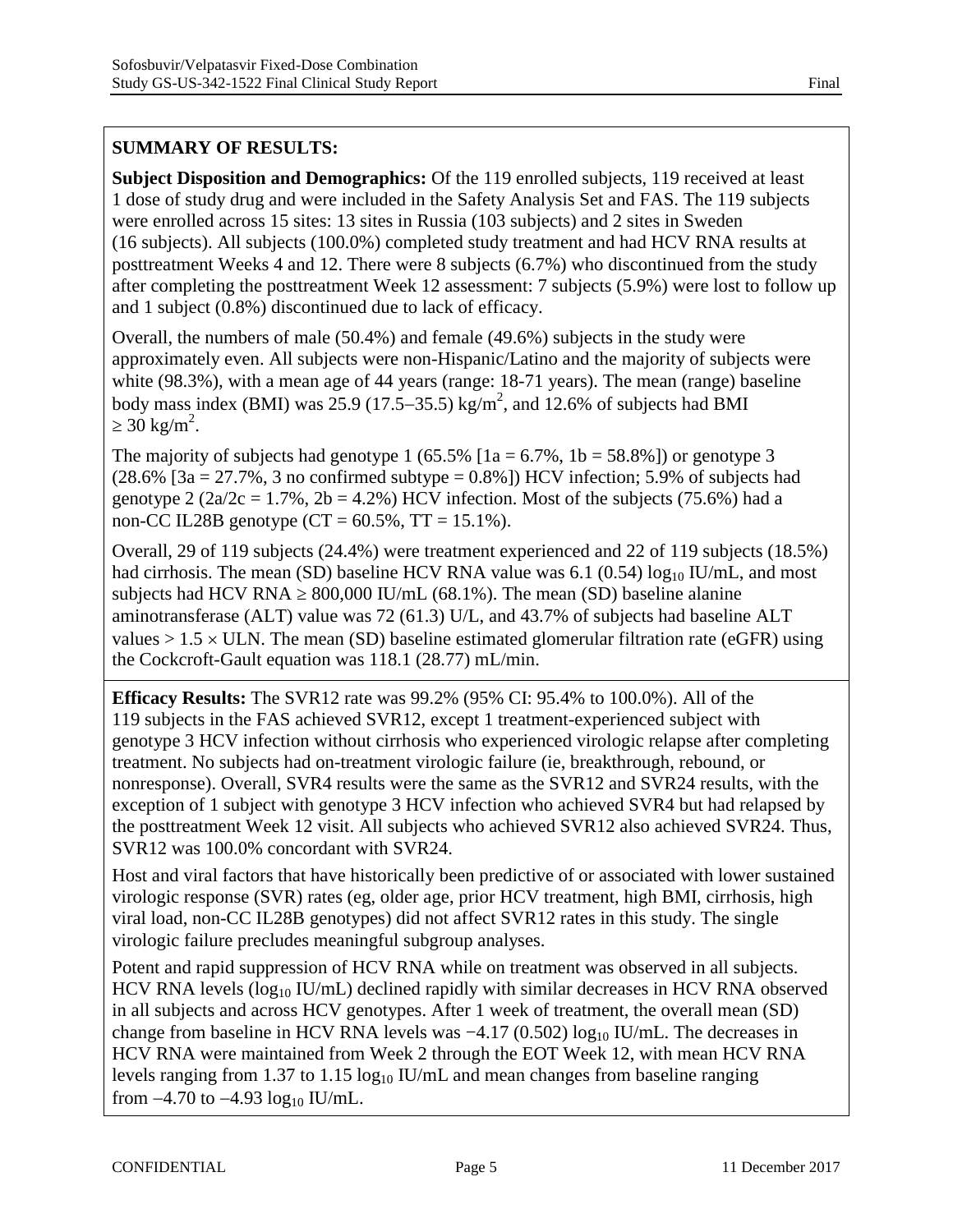**Virologic Resistance:** Approximately 29% (35 of 119) and 24% (29 of 119) of subjects who received SOF/VEL for 12 weeks had baseline NS5A and NS5B nucleoside inhibitor (NI) resistance-associated variants (RAVs) using a 15% assay cut off, respectively. The common baseline NS5A RAVs were A30K/T/L/S (10 subjects), L31M/F/I (10 subjects), and Y93H (8 subjects). The most common baseline NS5B NI RAV was L159F (26 subjects). All subjects with baseline RAVs achieved SVR12. The 1 subject with genotype 3a HCV infection who experienced virologic relapse had NS5A RAV Y93H emerge posttreatment.

**Pharmacokinetics/Pharmacodynamics Results:** No PK or pharmacodynamics analyses were performed for this report.

**Safety Results:** Overall, 41.2% (49 of 119 subjects) experienced at least 1 AE. The most common AEs were headache (16.0%, 19 of 119 subjects), fatigue (6.7%, 8 of 119 subjects), and asthenia (5.9%, 7 of 119 subjects). No subject experienced any AE leading to interruption, or discontinuation of study drug, during this study. Most AEs were Grade 1 or 2 in severity. No Grade 4 AEs were reported. Grade 3 AEs were reported for 2 of 119 subjects (1.7%); neither of the Grade 3 AEs (nausea and spinal compression fracture) occurred in  $> 1$  subject. The Grade 3 AE of nausea was non-serious and was considered related to study drug by the investigator. The Grade 3 of spinal compression fracture was assessed as a serious adverse event (SAE) and was assessed as unrelated to study drug.

Overall, 4 SAEs (3.4%, 4 of 119 subjects) were reported in this study. No trends in SAEs were observed, and no SAE was reported for > 1 subject. All SAEs were assessed as unrelated to study drug.

The majority of subjects who had graded laboratory abnormalities had a maximum grade of Grade 1 (29.4%, 35 of 119 subjects) or Grade 2 (14.3%, 17 of 119 subjects) in severity. Overall, the incidence of Grade 3 laboratory abnormalities was 5.0% (6 of 119 subjects) and no Grade 4 laboratory abnormalities were reported for this study. Grade 3 hematology laboratory abnormalities were reported for decreased lymphocytes (0.8%, 1 of 119 subjects) and neutrophils (3.4%, 4 of 119 subjects). In general, Grade 3 decreases in lymphocytes and neutrophils were either isolated events or intermittent and transient and none were assessed as AEs. The only Grade 3 chemistry laboratory abnormality reported was increased lipase (1.7%, 2 of 119 subjects) and no coagulation laboratory abnormalities were reported in this study. The Grade 3 lipase elevations were isolated events or intermittent and transient, and were not associated with clinical symptoms.

No notable changes from baseline in vital signs (systolic blood pressure, diastolic blood pressure, or pulse) were observed during this study. A single subject who had sinus tachycardia at baseline had a significant ECG finding of sinus tachycardia at the EOT that was assessed as clinically significant; however, it was not assessed by the investigators as being an AE.

**Other:** Overall, results from the SF-36 questionnaire indicated that QOL parameters improved during treatment with SOF/VEL for subjects with chronic HCV infection. The mean scores for most scales continued to improve from EOT to posttreatment Weeks 4 and 12. These results should be interpreted with caution, as multiple endpoints were tested and the study was not powered to test these exploratory endpoints.